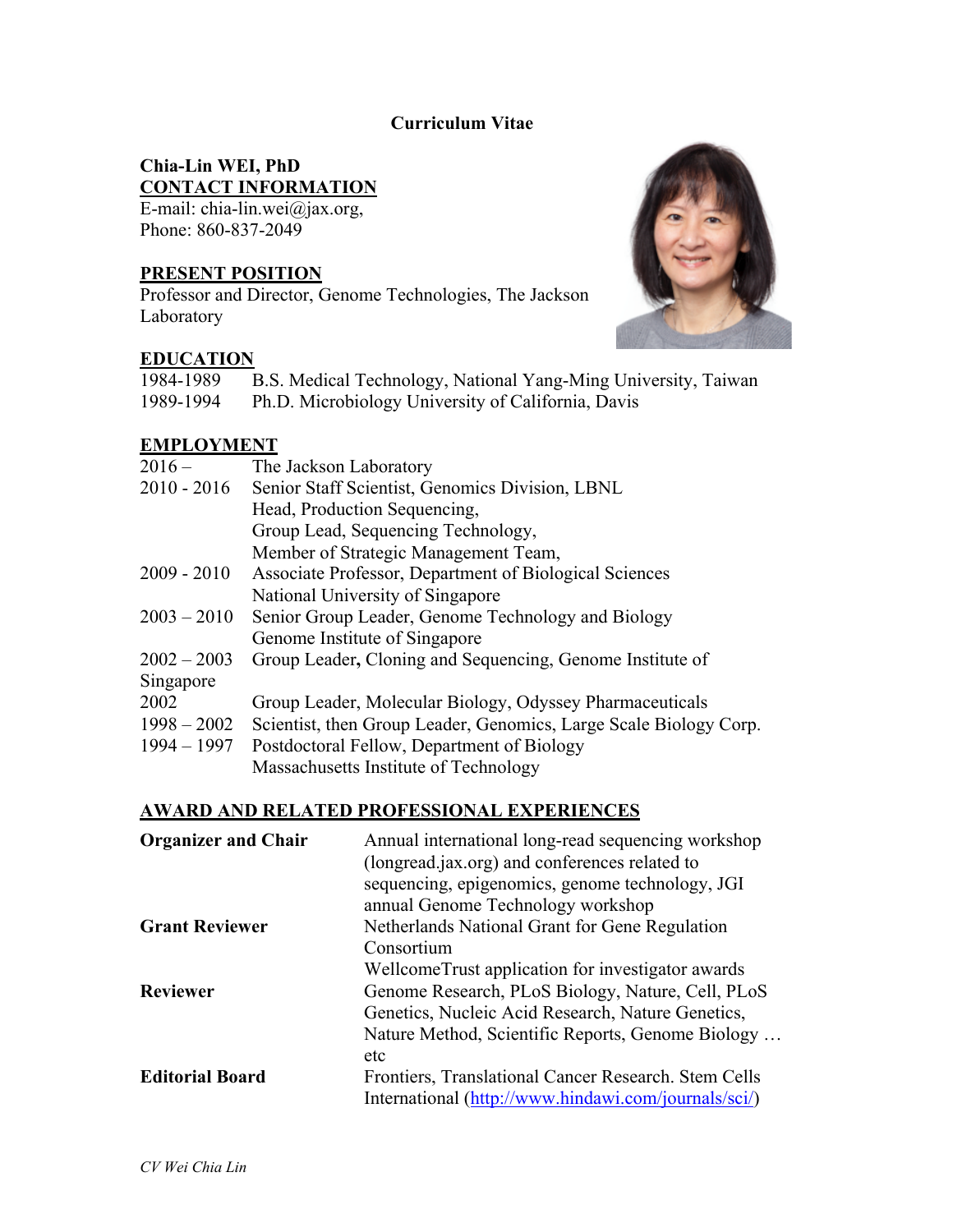#### **Scientific Advisory Board** eGenesis, Inc.

- 2006 Singapore National Science Award
- 2014 Thomson Reuters Highly Cited Researcher (world's most influential scientific minds 2014)
- 2015 Distinguished chair professor Research Center for Tumor Medical Science, China Medical University (CMU), Taiwan.
- 2015 Emerging leader nomination, Leadership development program at LBNL
- 2016 International Talent Acceleration Program Award from Education Ministry Taiwan.
- 2019 Highly Cited Researchers by the Clarivate Analytics Web of Science Group

#### **PATENTS AND INVENTION DISCLOSURE**

- 1. Method for generating full-length coding sequence cDNA libraries. Patent application No. 00801.0206.
- 2. Colony array-based cDNA library normalization by hybridizations of complex RNA probes and gene specific probes. Patent application No. 00801.0197.
- 3. Method 5' and 3' SAGE: Patent P015405GB. Awarded European, Japan, United States of America
- 4. Detection of severe acute respiratory syndrome by the polymerase chain reaction. Patent application No. 60/464,965.
- 5. Identification of genetic variations among SARS-CoV isolates. Patent application No. 60/466056 and 60/468062.
- 6. Method for Gene Identification Signature (GIS) Analysis. Patent Awarded. US Patent application No. 10/664,234. China, Taiwan, Canada, Japan, United States of America, and Europe
- 7. Method of diagnosing SARS corona virus infection. PCT/SG2004/000174.
- 8. Invention disclosure: Natural fusion genes and proteins created by trans-splicing events in embryonic stem cells and their utilities in studying and manipulating stem cell properties.
- 9. Invention disclosure: The use of PMMV and other abundant fecal-borne viruses as indicators to monitor sewage contamination.
- 10. Method of processing and genome mapping of ditag sequences. US Patent 8,428,882
- 11. Nucleic Acid Interaction Analysis: United States of America, Singapore, Indian, European, Japan.
- 12. Agents for enhancement of production of biofuel precursors in microalgae. U.S Patent application US Patent App. 15/243,896 Patent Number 10155954 (issue date 12/18/2018), Patent number 10,472,643 (issue date 11/12/2019)
- 13. Methods for high resolution detection of structural variation in a genome U.S. Provisional Application. Ref No.: 10543/006168-US0. US20190080045A1
- 14. Methods for multiplex chromatin interaction analysis by droplet sequencing with single molecule precision. US Patent App. 16/233,860. US20190214106A1
- 15. Extrachromosomal DNA identification and methods of use. US Patent Provisional.
- 16. Methods for detecting regulatory elements in the genomes: gene transcription enhancers and repressors. US Provisional Application No. 62/980,342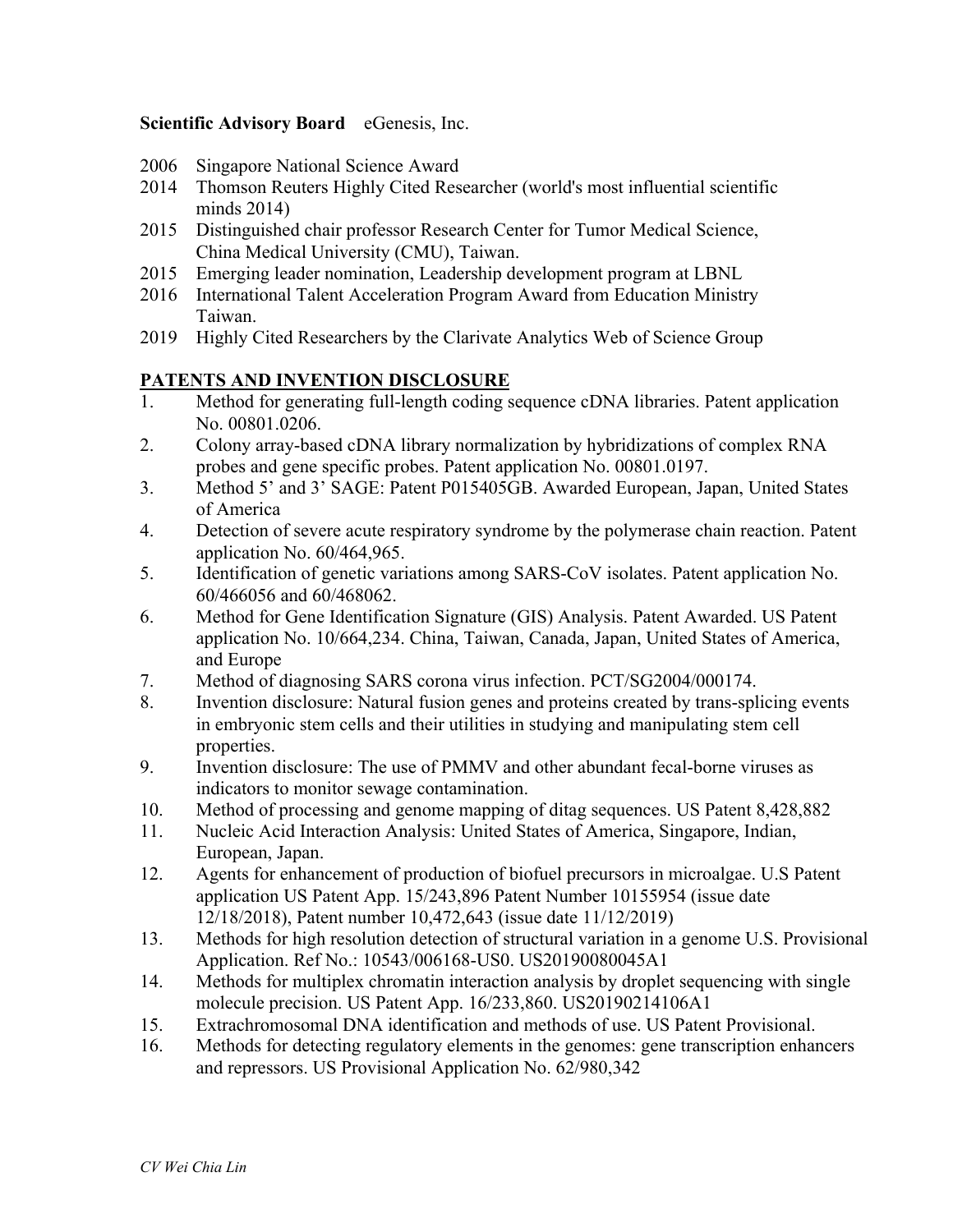17. Subgenomic RNAs as indicators of disease severity of SARS-CoV-2 infection. US Provisional Application.

#### **PUBLICATIONS (2016-2020)** ORCID identifier is 0000-0001-6820-0461

Complete list of published work at Google Scholar: https://scholar.google.com/citations?hl=en&user=ijaotPYAAAAJ (**Total citation: 28,781, hi-index: 55 and i10-index: 92**)

- 1. Sayadi A, Jeyakani J, Seet SH, Wei CL, Bourque G, Bard FA, Jenkins NA, Copeland NG, Bard-Chapeau EA. Functional features of EVI1 and EVI1Δ324 isoforms of MECOM gene in genome-wide transcription regulation and oncogenicity. **Oncogene**. 2016 May 5;35(18):2311-21.
- 2. Marijke J. van Baren, Charles Bachy, Emily Nahas Reistetter, Samuel O. Purvine, Jane Grimwood, Sebastian Sudek, Hang Yu, Camille Poirier, Thomas J. Deerinck, Alan Kuo, Igor V. Grigoriev, Chee-Hong Wong, Richard D. Smith, Stephen J. Callister, **Chia-Lin Wei**, Jeremy Schmutz and Alexandra Z. Worden. Evidence-based green algal genomics reveals marine diversity and ancestral characteristics of land plants. **BMC Genomics.** 2016;17:267.
- 3. Waltman PH, Guo J, Reistetter EN, Purvine S, Ansong CK, van Baren MJ, Wong CH, **Wei CL**, Smith RD, Callister SJ, Stuart JM, Worden AZ. Identifying aspects of the post-transcriptional program governing the proteome of the green alga Micromonas pusilla **PLoS One.** 2016 11(7):e0155839.
- 4. Gina Turco, Kaisa Kajala, Govindarajan Ramamoorthy, Chew-Yee Ngan, Andrew Olson, Shweta Deshphande, Barbara Waring, Scott Stelpflug, Patricia Klein, Shawn Kaeppler, Doreen Ware, **Chia-Lin Wei**, Peter Etchells, and Siobhan Brady. DNA Methylation and Gene Expression Regulation Associated with Vascularization in Sorghum bicolor. **New Phytol. 2017** 214(3):1213-1229.
- 5. Liang Gong, Yao-Ting Huang, Chee-Hong Wong, **Chia-Lin Wei** and Po-Yu Liu; co-corresponding author. Culture-independent analysis of liver abscess using nanopore sequencing. **PLoS One.** 2018 9;13(1):e0190853.
- 6. Liang Gong, Chee-Hong Wong, Wei-Chung Cheng, Harianto Tjong, Francesca Menghi, Chew Yee Ngan, Edison T. Liu, **Chia-Lin Wei**. Picky Comprehensively Detects High Resolution Structural Variants in Nanopore Long Reads. **Nature Methods 2018** 15 (6), 455-460. doi: 10.1038/s41592-018- 0002-6
- 7. Valentina Cerrato, Sara Mercurio, Ketty Leto, Elisa Fucà, Eriola Hoxha, Sara Bottes, Miriam Pagin, Marco Milanese, Giulia Concina, Sergio Ottolenghi, **Chia-Lin Wei**, Giambattista Bonanno, Giulio Pavesi, Filippo Tempia, Annalisa Buffo and Silvia K. Nicolis. Sox2 conditional mutation in mouse causes ataxic symptoms, cerebellar vermis hypoplasia, and postnatal defects of Bergmann glia. **Glia** May 6 2018. https://doi.org/10.1002/glia.23448
- 8. Jian Guo, Susanne Wilken, Valeria Jimenez, Lisa Sudek, Chang Jae Choi, Charles Bachy, Emily Reistetter, Denis Klimov, Charles Ansong, Richard Dannebaum, David Milner, Virginia Elrod, Samuel Purvine, **Chia-Lin Wei**, Govindarajan Kunde-Ramamoorthy, Thomas Richards, Ursula Goodenough, Richard Smith, Stephen Callister, and Alexandra Worden. Specialized proteomic responses and an ancient photoprotection mechanism sustain marine green algal growth during phosphate limitation. 2018 **Nature Microbiology 3:781** https://doi.org/10.1038/s41564-018-0178-7
- 9. Charles Bachy, Christina J. Charlesworth, Amy M. Chan, Jan F. Finke, Chee-Hong Wong, Chia-Lin Wei, Sebastian Sudek, Maureen L. Coleman, Curtis A. Suttle and Alexandra Z. Worden. Transcriptional responses of the marine green alga Micromonas pusilla and an infecting prasinovirus under different phosphate conditions. **Environmental Microbiology (2018)** May 11 https://doi:10.1111/emi.14273
- 10. Gong L., Wong C-H., Idol J., Ngan CY, **Wei CL.** Ultra-long Read Sequencing for Whole Genomic DNA Analysis. **J. Vis. Exp,** 2019 Mar 15;(145).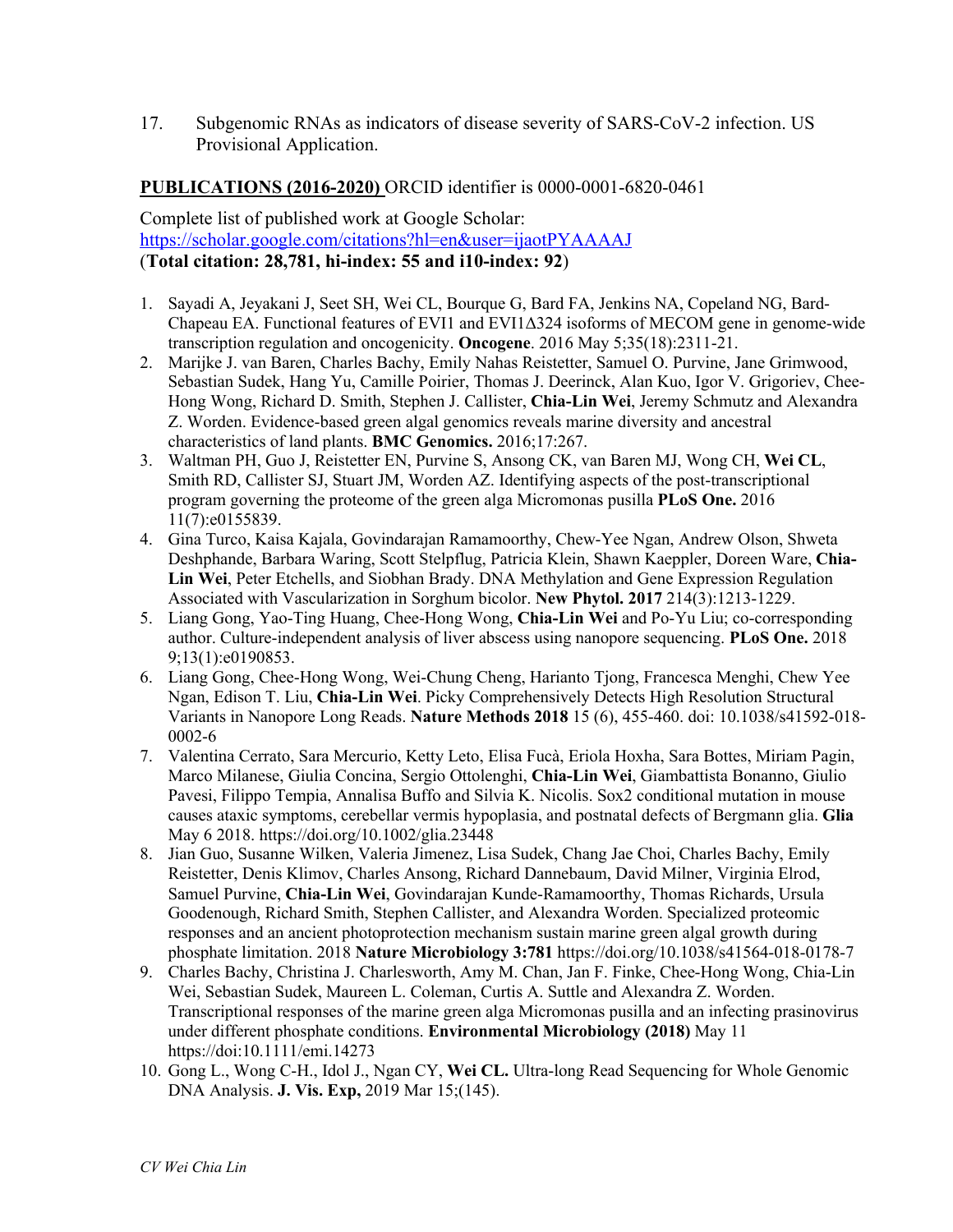- 11. Roberts DS., Maurya R., Takemon Y., Vitte J., Gong L., Zhao J., Wong C-H., Slattery W., Peng K.A., Lekovic G., Schwartz M S., Bulsara K., Ngan CY, Giovannini M., and **Wei CL.** Linked-read Sequencing Analysis Reveals Tumor-specific Genome Variation Landscapes in Neurofibromatosis Type-2 (NF2) Patients. **Otol Neurotol.** 2019 Feb;40(2):e150-e159.
- 12. Meizhen Zheng, Simon Zhongyuan Tian, Daniel Capurso, Minji Kim, Rahul Maurya, Byoungkoo Lee, Emaly Piecuch, Liang Gong, Jacqueline Jufen Zhu, Chee Hong Wong, Chew Yee Ngan, Ping Wang, Xiaoan Ruan, Chia-Lin Wei, Yijun Ruan. Multiplex Chromatin Interaction Analysis by Droplet Sequencing with Single Molecule Precision. **Nature**. 2019 Feb;566(7745):558-562. doi: 10.1038/s41586-019-0949-1
- 13. Bertolini J, Favaro R, Wong C-H, Pagin M, Ngan CY, Vermunt M, Martynoga B, Barone C, Mariani J, Cardozo MJ, Tabanera N, Zambelli F, Mercurio S, Ottolenghi S, Robson P, Creyghton M, Bovolenta P, Pavesi G, Guillemot F, Nicolis SK, **Wei CL.** Mapping the Global Chromatin Connectivity Network for Sox2 Function in Neural Stem Cell Maintenance. **Cell Stem Cell** 2019 24(3):462-476.
- 14. Jyun-Hoing Lin, Zong-Yen Wu, Liang Gong, Chee-Hong Wong, Wen-Cheng Chao, Chun-Ming Yen, Ching-Ping Wang, Chia-Lin Wei \*, Yao-Ting Huang \*, Po-Yu Liu \* Complex microbiome in brain abscess revealed by whole-genome culture-independent and culture-based sequencing. **J Clin Med**. 2019 Mar 12;8(3). pii: E351. doi: 10.3390/jcm8030351.
- 15. Wei CL, Nicolis SK, Zhu Y, Pagin M. Sox2-Dependent 3D Chromatin Interactomes in Transcription, Neural Stem Cell Proliferation and Neurodevelopmental Diseases. **J Exp Neurosci**. 2019 Aug 7;13:1179069519868224
- 16. Ngan CY, Wong CH, Tjong H, Wang W, Goldfeder R, Choi C, He H, Gong L, Lin J, Urban B, Chow J, Li M, Lim J, VPhilip V, Murray SA, Wang H, **Wei CL**. Chromatin interaction analyses elucidate the roles of PRC2-bound silencers in mouse development. **Nat Genet. 2020** Mar;52(3):264-272.
- 17. Byoungkoo Lee, Jiahui Wang, Liuyang Cai, Minji Kim, Sandeep Namburi, Harianto Tjong, Yuliang Feng, Ping Wang, Zhonghui Tang, Ahmed Abbas, Chia-Lin Wei, Yijun Ruan, Sheng Li. ChIA-PIPE: A fully automated pipeline for comprehensive ChIA-PET data analysis and visualization. **Sci. Adv.** 2020 Jul 10;6(28): eaay2078.
- 18. Ping Wang, Zhonghui Tang, Byoungkoo Lee, Jacqueline Jufen Zhu, Liuyang Cai, Przemyslaw Szalaj, Simon Zhongyuan Tian, Meizhen Zheng, Dariusz Plewczynski, Xiaoan Ruan, Edison T. Liu, Chia-Lin Wei and Yijun Ruan. Chromatin topology reorganization and transcription repression by PML-RARα in acute promyeloid leukemia. **Genome Biol.** 2020 May 11;21(1):110.
- 19. Miriam Pagin<sup>1</sup>, Mattias Pernebrink<sup>2</sup>, Simone Giubbolini<sup>1</sup>, Cristiana Barone<sup>1</sup>, Gaia Sambruni<sup>1</sup>, Yanfen Zhu<sup>3</sup>, Matteo Chiara<sup>4</sup>, Sergio Ottolenghi<sup>1</sup>, Giulio Pavesi<sup>4</sup>, Chia-Lin Wei<sup>3</sup>, Claudio Cantù<sup>2</sup> and Silvia K. Nicolis<sup>1</sup>\*. Sox2 controls neural stem cell self-renewal through a Fos-centered gene regulatory network. **Stem Cells.** 2021 Mar 19. doi: 10.1002/stem.3373
- 20. Yanfen Zhu, Amit D. Gujar, Chee-Hong Wong, Harianto Tjong, Chew Yee Ngan, Liang Gong, Yi-An Chen, Hoon Kim, Jihe Liu, Meihong Li, Adam Mil-Homens, Rahul Maurya, Chris Kuhlberg, Fanyue Sun, Eunhee Yi, Ana C. deCarvalho, Yijun Ruan, Roel G.W. Verhaak and Chia-Lin Wei. Oncogenic extrachromosomal DNA functions as mobile enhancers to globally amplify chromosomal transcription. Cancer Cell (2021) 39, 1–14 May 10, doi: 10.1016/j.ccell.2021.03.006.

# **ONGOING RESEARCH SUPPORT**

1 R33 CA236681-01A1 Wei (PI) 07/16/2020-06/30/2023 NIH/NCI

Advancing Ultra Long-read Sequencing and Chromatin Interaction Analyses for Chromosomal and Extrachromosomal Structural Variation Characterization in Cancer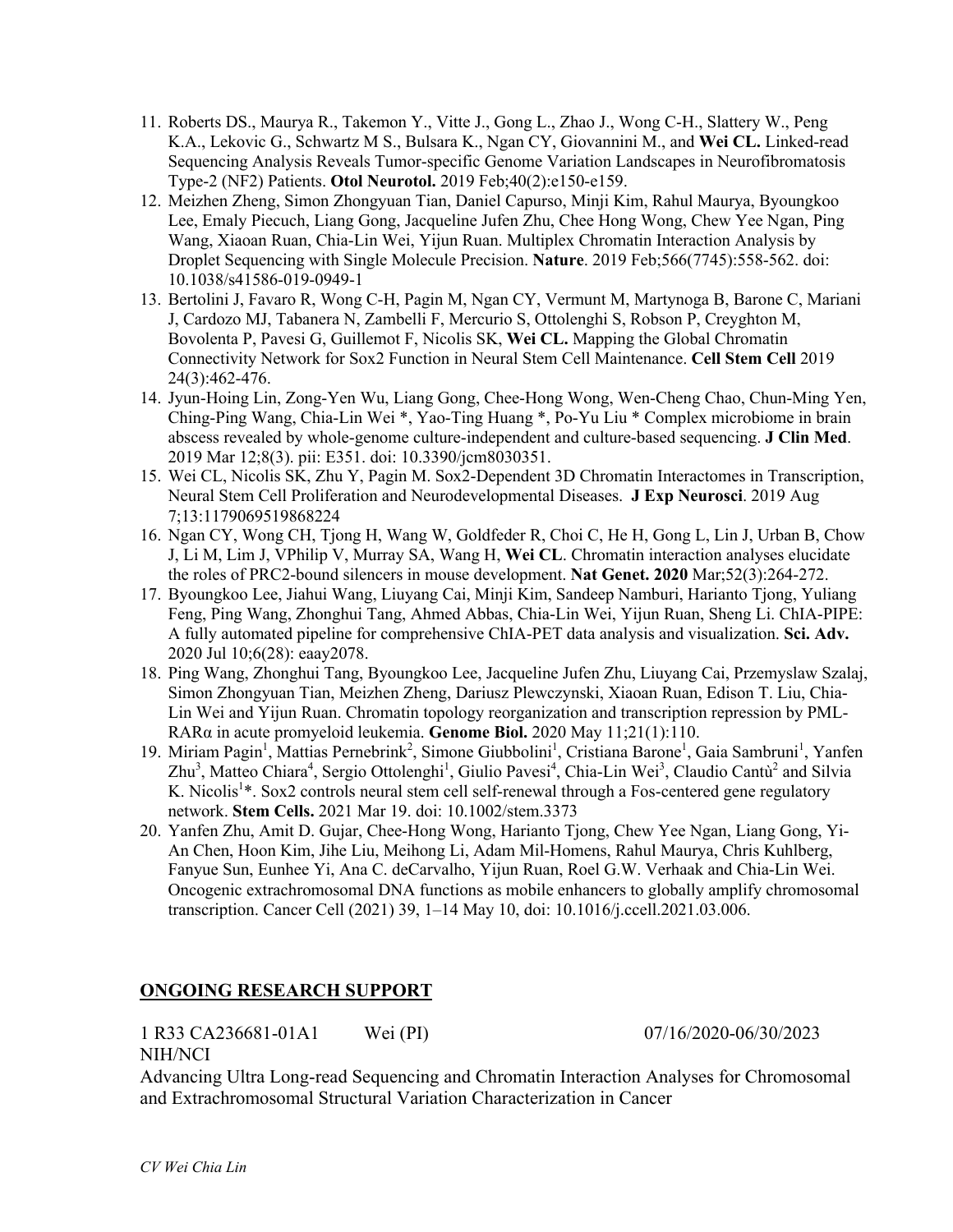Role: Principal Investigator

1 R25 HG010611-01 Wei (PI) 8/12/2019 - 5/31/2022 NIH/NHGRI The Jackson Laboratory's Workshop on Long-Read Genomic Technologies The goal of this project is to host an annual 4-day workshop on long-read sequencing technologies at The Jackson Laboratory for Genomic Medicine. Role: Principal Investigator 1 R01 GM127531-01A1 Wei (PI) 2/1/2019 - 1/31/2023 NIH/NIGMS Development of Single Molecule Chromatin Interaction Assays (smChIA) in Single Nuclei The goal of this project is to develop a completely new system of next-generation technology for chromatin interaction assays based on the SeqLL single-molecule protein detection and DNAsequencing platform. Role: Principal Investigator 1 R01 CA237208-01A1 Verhaak (PI) 12/1/2019 - 1/30/2024 NIH/NCI Extrachromosomal DNA as a Targetable Mechanism in Glioblastoma The goal of this project is to determine the influence of extrachromosomal DNA (ecDNA) on tumor evolution and resistance and to validate a potential therapeutic strategy based on ecDNA inhibition. Role: Co-Investigator 5 U54 DK107967-05 Ruan (PI) 9/30/2015 - 7/31/2020 NIH/NIDDK Nucleome Positioning System for Spatiotemporal Genome Organization and Regulation The goal of this project is the development of a Nucleome Positioning System that will provide a powerful platform for studying genomic structure in space (3D) and time (4D). Role: Co-Investigator 5 UM1 HG009409-03 Ruan (PI) 2/1/2017 - 1/31/2021 NIH/NHGRI Comprehensive Mapping of Long-Range Chromatin Interactions in Human and Mouse Genomes Our major goal is to produce high quality, high resolution and comprehensive maps of longrange chromatin interactions between the structural and functional elements in human and mouse genomes. Role: Co-Investigator

JAX-CUBE-FY19-GAC Churchill (PI) 7/15/2019 - 7/14/2021 The Jackson Laboratory Competitive Internal Awards Cube Proof of Concept Aim 2.1. Complete transcriptome profiling of non-islet metabolic tissues in ~500 HFHS-treated DO mice